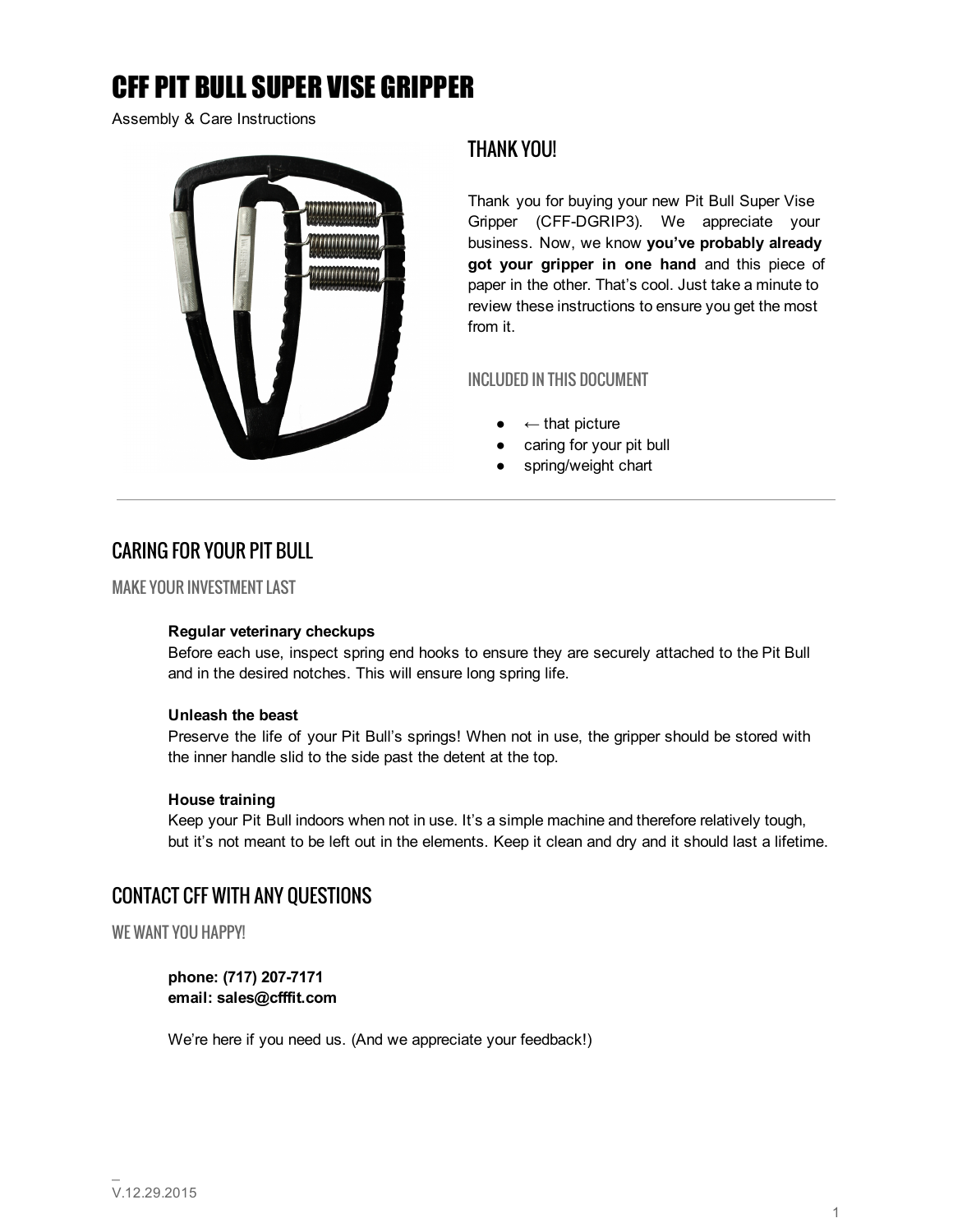# SPRING/WEIGHT CHART

The Pit Bull has (12) matching notches on the inner & outer frames. Resistance ranges from (1) spring on the lowest notch, to (3) springs as high up as you can get them.

Note: All weights listed on the following pages are approximate.

| spring                  | spring<br>$\overline{2}$  | spring<br>$\sqrt{3}$         | (lbs) | spring<br>1      | spring<br>$\overline{2}$  | spring<br>$\sqrt{3}$         | (lbs) | spring<br>1      | spring<br>$\overline{2}$ | spring<br>$\sqrt{3}$     | (lbs) |
|-------------------------|---------------------------|------------------------------|-------|------------------|---------------------------|------------------------------|-------|------------------|--------------------------|--------------------------|-------|
| 3                       | $\mathbf{1}$              | $\overline{a}$               | 45    | $\bf 8$          | $\,6\,$                   | $\overline{\phantom{a}}$     | 181   | 11               | $\boldsymbol{9}$         | $\overline{a}$           | 308   |
| $\overline{\mathbf{4}}$ | $\mathbf{1}$              | $\overline{\phantom{a}}$     | 59    | 10               | $\ensuremath{\mathsf{3}}$ | $\overline{\phantom{a}}$     | 184   | $10$             | $\,6\,$                  | $\overline{\mathbf{4}}$  | 312   |
| 4                       | $\overline{c}$            | $\overline{\phantom{0}}$     | 67    | 9                | 5                         | $\overline{\phantom{a}}$     | 186   | 12               | $\bf 8$                  | $\overline{\phantom{a}}$ | 318   |
| $\mathbf 5$             | $\mathbf{1}$              | $\frac{1}{2}$                | 73    | 11               | $\mathbf{1}$              | $\overline{\phantom{a}}$     | 190   | 11               | $\,6\,$                  | $\overline{\mathbf{4}}$  | 337   |
| 5                       | $\boldsymbol{2}$          | $\overline{\phantom{m}}$     | 80    | 10               | $\overline{\mathbf{4}}$   | $\overline{\phantom{a}}$     | 195   | 12               | $\boldsymbol{9}$         | $\blacksquare$           | 342   |
| 6                       | $\mathbf{1}$              | $\overline{\phantom{0}}$     | 87    | 11               | $\overline{2}$            | $\overline{\phantom{a}}$     | 197   | 9                | $\boldsymbol{7}$         | 4                        | 351   |
| 5                       | $\ensuremath{\mathsf{3}}$ | $\overline{\phantom{a}}$     | 91    | $\boldsymbol{9}$ | 6                         | $\overline{\phantom{a}}$     | 202   | $10$             | $\overline{7}$           | $\mathbf 5$              | 355   |
| $\,6\,$                 | $\boldsymbol{2}$          | $\overline{\phantom{a}}$     | 94    | 11               | 3                         | $\overline{\phantom{a}}$     | 206   | 12               | $10$                     | ÷,                       | 360   |
| $\overline{7}$          | $\mathbf{1}$              | $\overline{\phantom{0}}$     | 103   | 10               | 5                         | $\qquad \qquad \blacksquare$ | 208   | $\boldsymbol{9}$ | 7                        | $\mathbf 5$              | 365   |
| 6                       | 3                         | $\overline{\phantom{m}}$     | 105   | 12               | $\mathbf{1}$              | $\overline{\phantom{a}}$     | 215   | 12               | $\,6\,$                  | $\overline{\mathbf{4}}$  | 366   |
| 7                       | $\boldsymbol{2}$          | $\overline{\phantom{a}}$     | 113   | $\boldsymbol{9}$ | $\boldsymbol{7}$          | $\overline{\phantom{a}}$     | 218   | 11               | $\boldsymbol{7}$         | $\mathbf 5$              | 382   |
| 6                       | 4                         | $\qquad \qquad \blacksquare$ | 117   | 11               | 4                         | $\qquad \qquad \blacksquare$ | 220   | 10               | 8                        | 6                        | 407   |
| 7                       | 3                         | $\overline{\phantom{0}}$     | 122   | 12               | $\boldsymbol{2}$          | $\frac{1}{2}$                | 224   | 12               | $\boldsymbol{7}$         | $\mathbf 5$              | 407   |
| $\bf 8$                 | $\mathbf{1}$              | $\overline{\phantom{a}}$     | 123   | 10               | $\,6\,$                   | $\blacksquare$               | 226   | $10$             | $\bf 8$                  | $\overline{\mathbf{4}}$  | 416   |
| 8                       | $\overline{2}$            | $\overline{\phantom{0}}$     | 130   | 11               | $\mathbf 5$               | $\qquad \qquad \blacksquare$ | 235   | 10               | $\bf 8$                  | $\mathbf 5$              | 428   |
| $\boldsymbol{7}$        | 4                         | $\overline{\phantom{0}}$     | 133   | 12               | 3                         | $\overline{\phantom{a}}$     | 237   | 11               | $\bf8$                   | $\, 6$                   | 432   |
| $\bf 8$                 | 3                         | $\overline{\phantom{a}}$     | 141   | $10$             | $\boldsymbol{7}$          | $\overline{\phantom{a}}$     | 244   | $10$             | $\bf 8$                  | $\,6\,$                  | 444   |
| 9                       | $\mathbf{1}$              | $\overline{\phantom{0}}$     | 143   | 12               | 4                         | $\overline{\phantom{a}}$     | 249   | 12               | 8                        | $\,6\,$                  | 458   |
| $\overline{7}$          | 5                         | $\frac{1}{2}$                | 147   | 11               | $\,6\,$                   | $\overline{\phantom{0}}$     | 251   | $10$             | $\boldsymbol{9}$         | $\boldsymbol{7}$         | 462   |
| 9                       | $\boldsymbol{2}$          | $\overline{\phantom{m}}$     | 151   | 12               | 5                         | $\blacksquare$               | 260   | 11               | $\boldsymbol{9}$         | $\overline{\mathbf{4}}$  | 480   |
| 8                       | $\overline{\mathbf{4}}$   | $\overline{\phantom{0}}$     | 153   | 10               | $\bf 8$                   | $\overline{\phantom{a}}$     | 263   | 11               | $\boldsymbol{9}$         | $\boldsymbol{7}$         | 487   |
| $\boldsymbol{9}$        | 3                         | $\overline{\phantom{0}}$     | 161   | 11               | $\boldsymbol{7}$          | $\overline{\phantom{a}}$     | 269   | 11               | $\boldsymbol{9}$         | $\mathbf 5$              | 494   |
| 10                      | $\mathbf{1}$              | $\overline{\phantom{m}}$     | 164   | 12               | 6                         | $\overline{\phantom{a}}$     | 277   | 11               | $\boldsymbol{9}$         | $\bf 6$                  | 510   |
| 8                       | 5                         | $\overline{\phantom{a}}$     | 165   | 11               | $\bf 8$                   | $\overline{\phantom{a}}$     | 278   | 12               | $\boldsymbol{9}$         | $\boldsymbol{7}$         | 515   |
| 9                       | 4                         | $\qquad \qquad \blacksquare$ | 172   | 12               | $\boldsymbol{7}$          | $\overline{\phantom{0}}$     | 297   | 11               | $\boldsymbol{9}$         | $\boldsymbol{7}$         | 526   |
| $10$                    | $\overline{2}$            | $\overline{\phantom{0}}$     | 174   | 8                | $\,6\,$                   | 4                            | 298   | 12               | $10$                     | 8                        | 581   |

### To adjust springs, slip inner handle to the side and past the detent at the top.